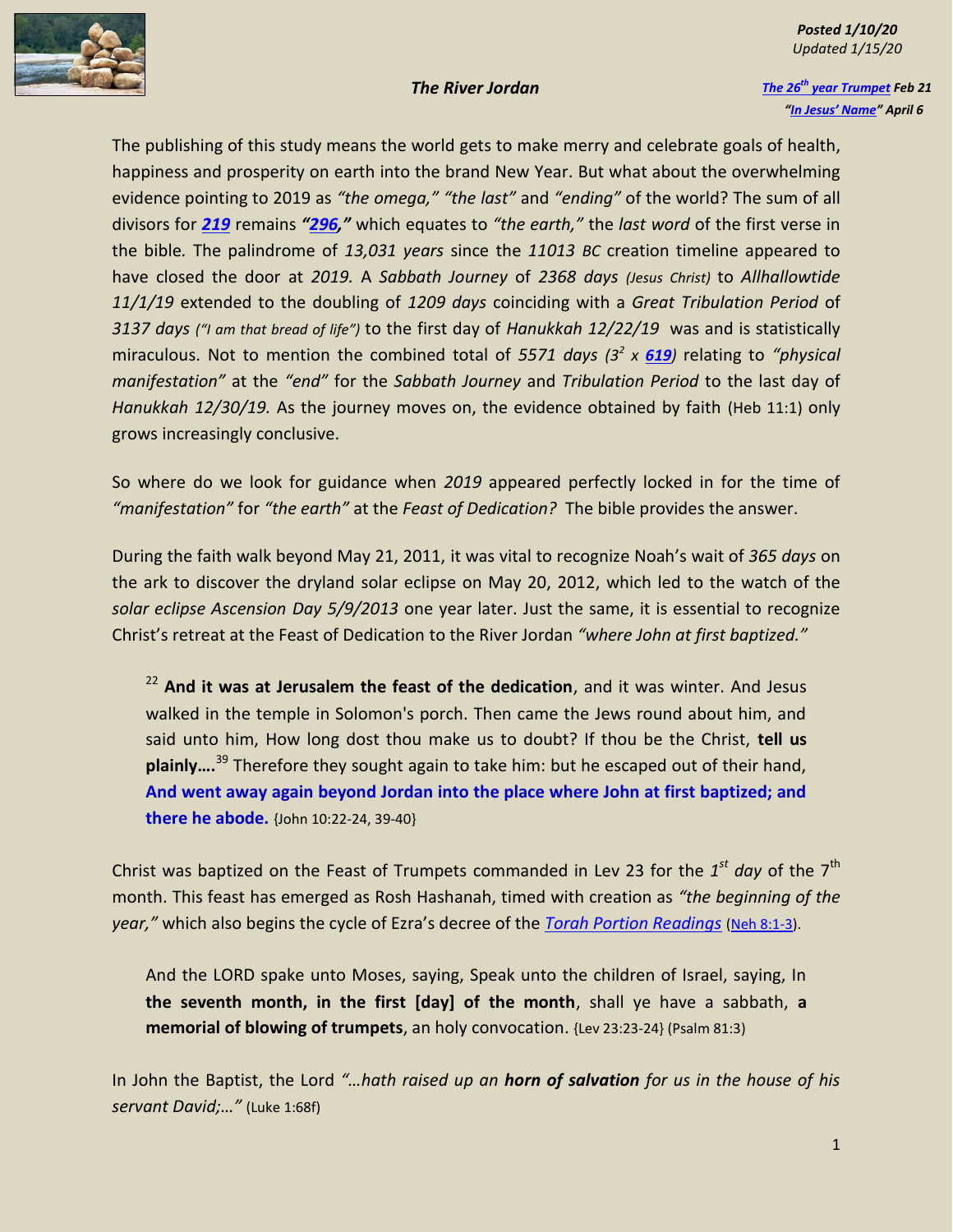This year the Hebrew New Year begins Rosh Hashanah September 18-20, 2020. Therefore, biblically, the *13031 years* to *2019* extends nine and a half months into the year 2020*.* Thus, the numeric correlation of the timeline remains well intact.

Christ began His priesthood at the Feast of Trumpets - September 28, 29 AD when He began to preach the words of John the Baptist that *"the kingdom of heaven is at hand."* Seemingly premature nearly *2,000 years* ago, it has now become apparent that Christ and John the Baptist were actually timing the Feast of Trumpets with the restoration of the kingdom.

At the Exodus the children of Israel crossed on dryland through the parted Red Sea to escape from Egypt ( $Exo$  14:16). After 40 years in the wilderness, God used the Ark of the Covenant to again stop the flow of water for the Israelites to cross the Jordon River to enter into the promise land of Canaan [\(Josh 3:17\)](https://www.blueletterbible.org/tools/MultiVerse.cfm?s=008Ieo). At these two miraculous events, as well as after the flood; the walk over dryland is associated with deliverance. So significant, the dryland date verse itself shares its gematria value of *[2701](https://www.biblewheel.com/GR/GR_Database.php?bnum=1&cnum=8&vnum=14)* with Gen 1:1, the very first verse of the bible. *"And in the second month, on the seven and twentieth day of the month, was the earth dried."* {Gen 8:14}

The River Jordon was also the sacred site where Elijah ascended into heaven. At this event, both Elijah and Elisha, who gained Elijah's double spirit, **"…***smote the waters, and they were divided hither and thither, so that they two went over on dry ground."* [\(2 Kgs 2:8-9, 14\)](https://www.blueletterbible.org/tools/MultiVerse.cfm?s=008Iez) *"And Elijah said unto him, Tarry, I pray thee, here; for the LORD hath sent me to Jordan."* [\(2 Kgs 2:6\)](https://www.blueletterbible.org/tools/MultiVerse.cfm?s=008If1) Shortly, we shall find how our final wait of *[271 days](https://www.timeanddate.com/date/durationresult.html?m1=12&d1=22&y1=2019&m2=09&d2=18&y2=2020)* from Hanukkah 2019 to Trumpets 2020 numerically relates to *the Spirit of God moving upon the face of the waters* [\(Gen 1:2\)](https://www.blueletterbible.org/tools/MultiVerse.cfm?s=004kXo)*.*

God has anchored this watch holding fast to two pivotal dates used as pillars to test our conclusions marching forward, which are the *Great Tribulation Period* that ended salvation *5/21/11* and the beginning of the *"like manner" Sabbath Journey* countdown to the promise land that began on the solar eclipse dryland *Ascension date 5/9/13.* Below are the consolidated totals of the key time spans for the first and last days of Hanukkah that set stage for the new watch ahead.

| <b>Key Time Span</b>                   | <b>Pivotal date</b> | Hanukkah                | <b>Total days</b> |                       |
|----------------------------------------|---------------------|-------------------------|-------------------|-----------------------|
| $\sim$ Great Tribulation Period $\sim$ |                     | $5/21/11$ to $12/22/19$ | 3137 days         | $31 \times 37 = 1147$ |
| "Sabbath's day's Journey"              |                     | $5/9/13$ to $12/22/19$  | 2418 days         | 1209 +1209            |
| $3137 + 2418 = 5555$                   | $55 = "End"$        | "Everything"            | 5555              | $\sqrt{5}$ x 1111     |

| To 1 <sup>st</sup> day Hanukkah |  |
|---------------------------------|--|
|---------------------------------|--|

## *To 8 th day Hanukkah*

| <b>Key Time Span</b>                         |         | Pivotal date $ sth$ day Hanukkah   | <b>Total days</b> | $+8$ days       |
|----------------------------------------------|---------|------------------------------------|-------------------|-----------------|
| $\degree$ Great Tribulation Period $\degree$ | 5/21/11 | 12/30/19<br>to                     | 3145 days         | $3137 + 8$      |
| "Sabbath day's Journey"                      | 5/9/13  | to $12/30/19$                      | 2426 days         | $2418 + 8$      |
| $3145 + 2426 = 5571$                         |         | 619 = "End," "God's Glory" "Arise" | 5571              | $32 \times 619$ |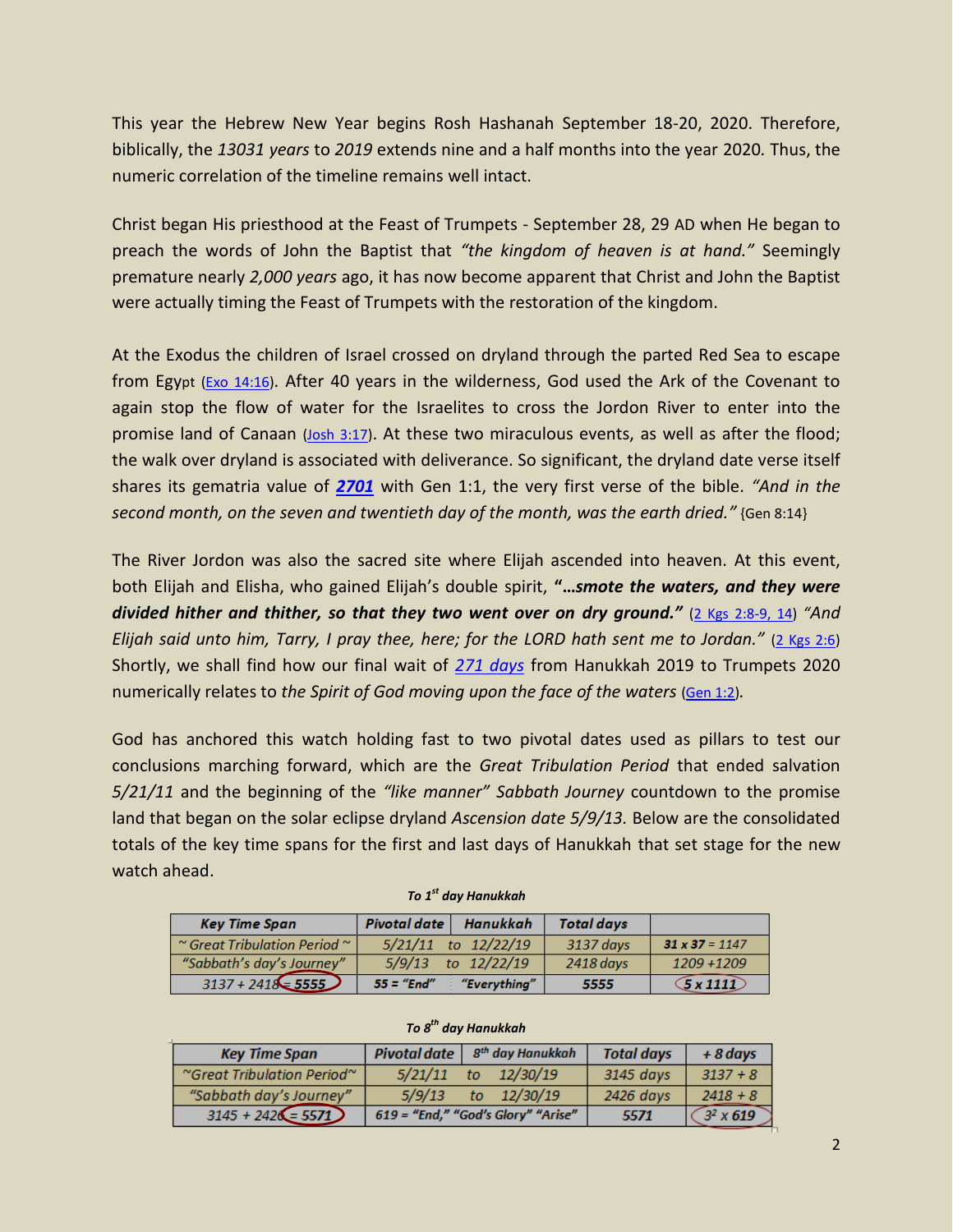With the first day of Rosh Hashanah now in view, the consolidated sum of the *Tribulation / Sabbath Journey Table* can now be displayed as follows*:*

| <b>Key Time Span</b>                         | Pivotal date                      | 1 <sup>st</sup> day Trumpets | <b>Total days</b> | $Jubilee = 48$         |
|----------------------------------------------|-----------------------------------|------------------------------|-------------------|------------------------|
| $\degree$ Great Tribulation Period $\degree$ | 5/21/11                           | 9/18/2020<br>to              | 3408 days         | 48 x 71 "Dove"         |
| "Sabbath day's Journey"                      | 5/9/13                            | 9/18/2020<br>to              | 2689 days         | $2689$ = Prime # 391   |
| $6097 (67 \times 91)$                        | $67$ = Understanding, $91$ = Amen |                              | 6097              | $(391)$ Jesus (Hebrew) |

*To 1 st day of Trumpets 2020*

The two key time spans to *Trumpets 2020* has much prophetic edification to unpack. First of all, an additional wait of *[271 days](https://www.timeanddate.com/date/durationresult.html?m1=12&d1=22&y1=2019&m2=9&d2=18&y2=2020)* from *Hanukkah 12/22/19* now extends the Great Tribulation Period and Sabbath Journey to *3408 days* and *2689 days* respectively for *Trumpets 2020. "[271](https://www.biblewheel.com/GR/GR_271.php)"* is the *[58](https://www.numberempire.com/271)th prime number ([58](https://www.biblewheel.com/GR/GR_58.php) = "Noah" and "Grace" - [Gen 6:8](https://www.blueletterbible.org/tools/MultiVerse.cfm?s=005Bnv))* and is the heart of the *Tenth Hexagon/Star* paired with *[541](https://www.biblewheel.com/GR/GR_541.php)*, the value for *"Israel"* and *"The Commandments." "[271](https://www.biblewheel.com/GR/GR_271.php)"* holds the ordinal value to *"And the Spirit of God moved upon the face of the waters"* {Gen 1:2}.

*From Guaranteed Judgement Day 5/21/11 to Trumpets 9/18/20 are [3408 days](https://www.timeanddate.com/date/durationresult.html?m1=05&d1=21&y1=2011&m2=9&d2=18&y2=2020)*

$$
3,408 = 48
$$
 "Jubilee," "Increase" x 71 "Dove," "Fullness"

The factor *"48"* equates the *"Jubilee"* reference in Leviticus *[25:9-10,](https://www.blueletterbible.org/tools/MultiVerse.cfm?s=008HqO)* as well as *"Increase"* sited in Isaiah - the *23rd* book of the bible:

*<sup>6</sup>For unto us a child is born, unto us a son is given: and the government shall be upon his shoulder: and his name shall be called Wonderful, Counsellor, The mighty God, The everlasting Father, The Prince of Peace. <sup>7</sup>Of the increase of [his] government and peace [there shall be] no end, upon the throne of David, and upon his kingdom, to order it, and to establish it with judgment and with justice from henceforth even for ever. The zeal of the LORD of hosts will perform this. {Isa 9:6-7}*

The number of days for the Great Tribulation Period at *"[3408](https://www.biblewheel.com/GR/GR_Database.php?bnum=26&cnum=12&vnum=28)"* holds the value for Ezekiel 12:28, which promises an end to the tarry.

*Therefore say unto them, Thus saith the Lord GOD; There shall none of my words be prolonged any more, but the word which I have spoken shall be done, saith the Lord GOD. Ezek 12:28 = 3408 Strong Index [G3408](https://www.blueletterbible.org/lang/lexicon/lexicon.cfm?Strongs=G3408&t=KJV) = "Reward"*

*For yet a little while, and he that shall come will come, and will not tarry… {Heb 10:37)*

**\***According to [rabbinic literature](https://en.wikipedia.org/wiki/Rabbinic_literature) the *[Second Temple](https://en.wikipedia.org/wiki/Second_Temple)* was built in Hebrew year *"3408"* [\(350 BC\)](https://en.wikipedia.org/wiki/350s_BC). Amazingly, National Israel's rebirth was exactly *2300 years* later in year 5708 (1948).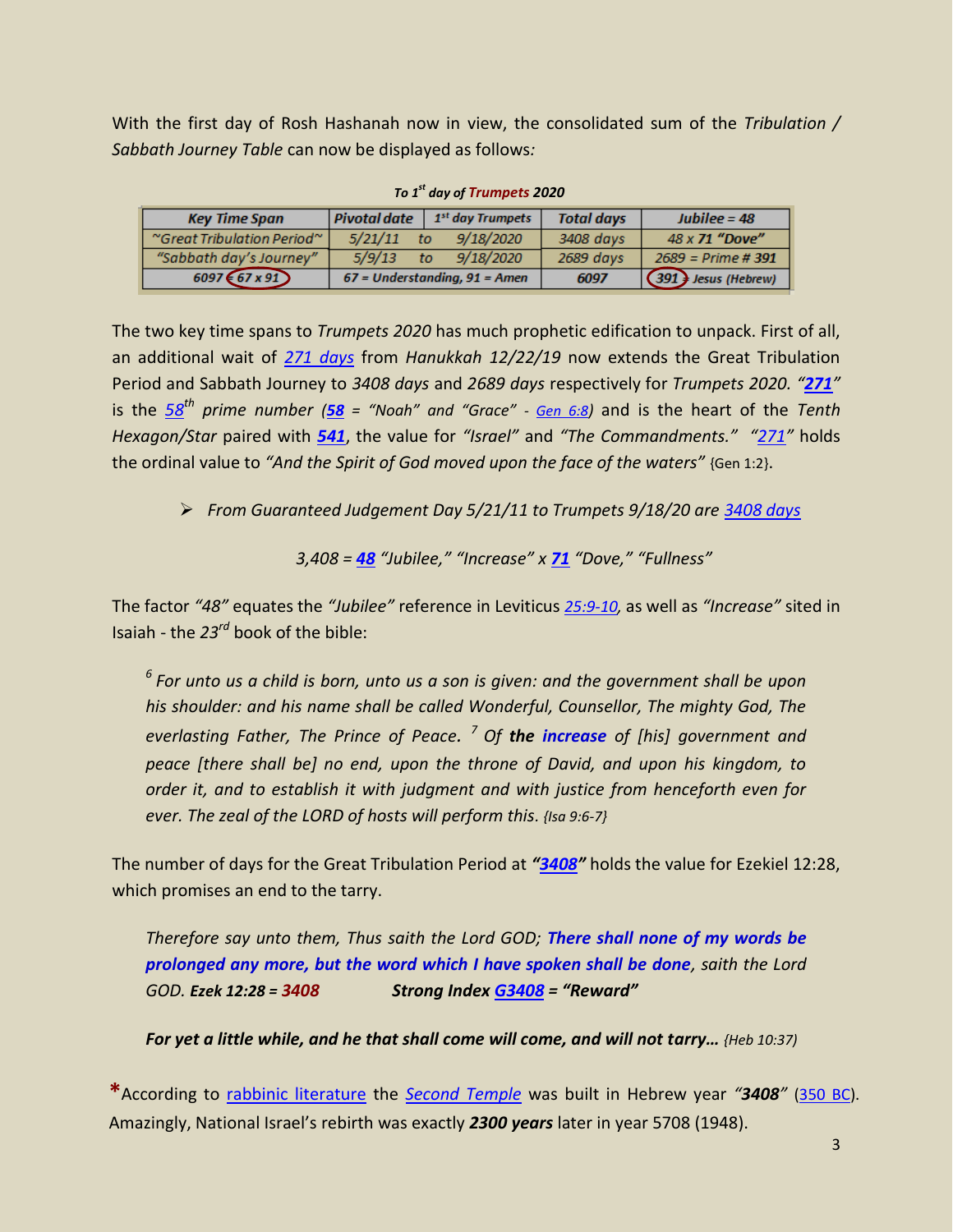The added wait of *271 [days](https://www.timeanddate.com/date/durationresult.html?m1=12&d1=22&y1=2019&m2=09&d2=18&y2=2020)* to *Trumpets 2020* raises the *Sabbath Journey* to *2689 days.* As the *391st prime number*, the *2689-day Sabbath Journey* points to *"Jesus"* and *"Salvation."* This mimics the Greek value of *"888."*

*From Solar Eclipse Ascension 5/9/13 to Trumpets 9/18/20 are [2689 days](https://www.timeanddate.com/date/durationresult.html?m1=5&d1=09&y1=2013&m2=9&d2=18&y2=2020)*

*2689 = 391st Prime #, [391](https://www.biblewheel.com/GR/GR_391.php) = "Jesus," "Salvation," "Face to Face"*

*[888](https://www.biblewheel.com/GR/GR_888.php) = "Jesus"* and *"The Salvation of our God"*

The number of days for the *Sabbath Journey* at *"[2689](https://www.biblewheel.com/GR/GR_Database.php?bnum=26&cnum=12&vnum=28)"* holds the value for Ezekiel 16:62, which confirms God's covenant to Noah and Abraham. *The anagram [2869](https://www.biblewheel.com/GR/GR_2869.php) = "The body of Jesus."*

*And I will establish my covenant with thee; and thou shalt know that I [am] the LORD: Ezek 16:62 = 2689* [\(Gen 9:9,](https://www.blueletterbible.org/tools/MultiVerse.cfm?s=008IfO) [17:7\)](https://www.blueletterbible.org/tools/MultiVerse.cfm?s=005VrN)

Besides pointing to Jesus, the Strong index of [H2689](https://www.blueletterbible.org/lang/lexicon/lexicon.cfm?Strongs=H2689&t=KJV) relates to the Hebrew word for *"Trumpet."* In King James Version of the bible, the *2689th* word is "*createth"* [\(Amos 4:13\)](https://www.blueletterbible.org/search/search.cfm?Criteria=createth&t=KJV#s=s_primary_0_1).

Since the Hebrew value for *"Jesus Christ"* is *[754](https://www.biblewheel.com/GR/GR_754.php)* and the value for *"Jesus"* is 391; we can compute the difference of *[363](https://www.biblewheel.com/GR/GR_363.php)* as the value for *"the Messiah,"* which is double at [726](https://www.biblewheel.com/GR/GR_726.php) in Greek. This simulates the doubling from Hebrew to Greek of 1010 for the phrase *"according to the order of Melchizadek."* As learned, the first and last words of the last verse in scripture also has a combined value of *1010.* It is now clear that the doubling of *1010 to "2020"* was prophetic.

> *The grace of our Lord Jesus Christ [be] with you all. Amen. {Rev 22:21} 911 "The grace" + 99 "Amen" = 1010*

"*[1010](https://www.biblewheel.com/GR/GR_1010.php)*" and its double *"[2020](https://www.biblewheel.com/GR/GR_2020.php)"* each hold the value for the phrase *"According to the Order of Melkizadek"* in Hebrew and Greek respectively.

**The LORD hath sworn, and will not repent**, Thou art a priest for ever **after the order of Melchizedek.** {Psa **110:4**} *[1104](https://www.biblewheel.com/GR/GR_1104.php) = "God the Son," "As the light of seven days"*

Since *2020* finishes the biblical year *2019-2020,* why not consider earlier *2020 date*s, such *as Pentecost* and *Tisha b av?* Because the eyes of the Lord are upon the land *from the beginning to the end*:

But the land, whither ye go to possess it, [is] a land of hills and valleys, [and] drinketh water of the rain of heaven: A land which the LORD thy God careth for: the **eyes of the LORD thy God [are] always upon it**, **from the beginning of the year even unto the end of the year.** {Deu 11:11-12}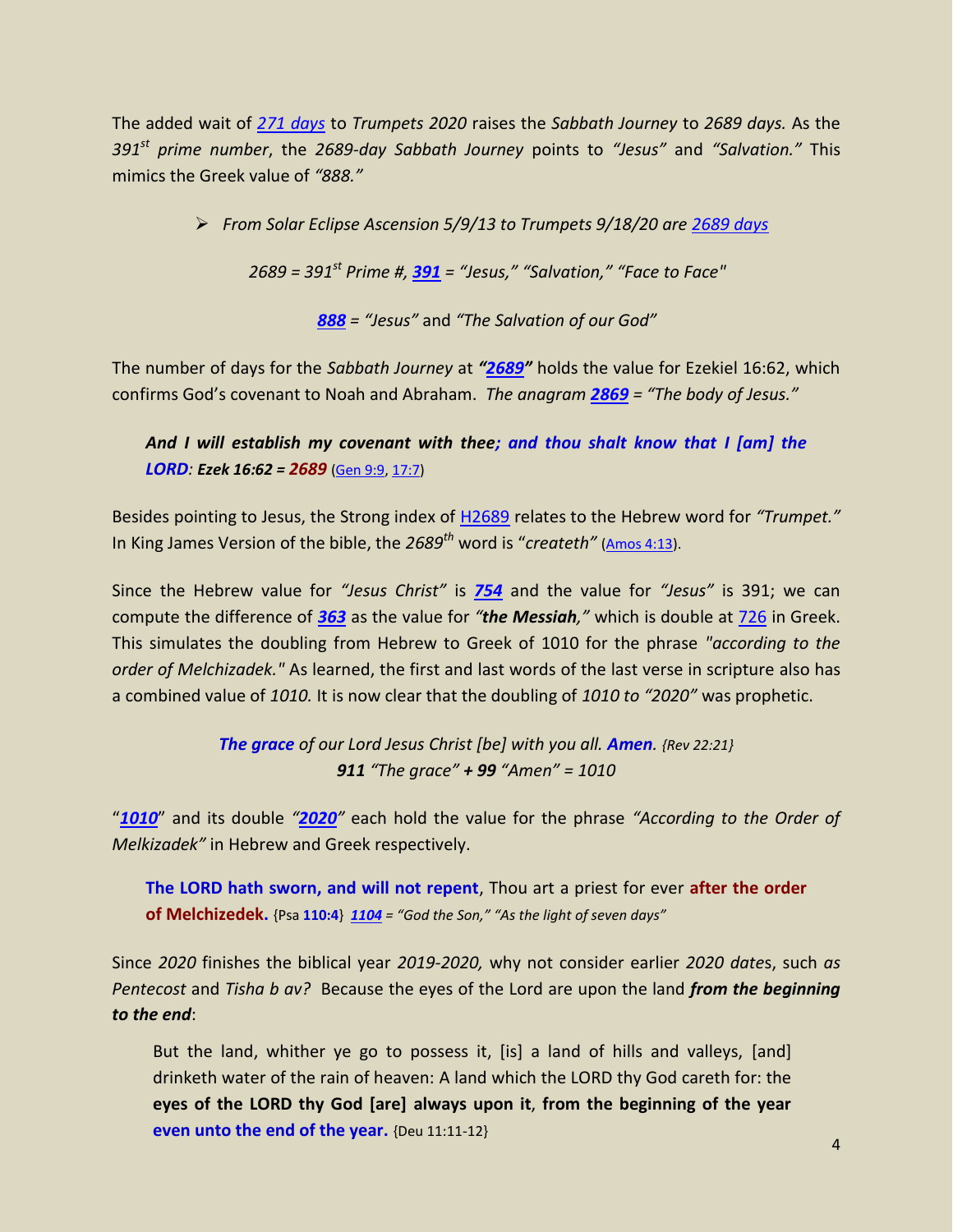| <b>Key Time Span</b>       | Pivotal date                    | 1 <sup>st</sup> day Trumpets | <b>Total days</b> | $Jubilee = 48$         |
|----------------------------|---------------------------------|------------------------------|-------------------|------------------------|
| "Great Tribulation Period" | 5/21/11                         | 9/18/2020<br>to              | 3408 days         | 48 x 71 "Dove"         |
| "Sabbath day's Journey"    | 5/9/13                          | 9/18/2020<br>to              | 2689 days         | $2689$ = Prime #391    |
| $6097 - 67 \times 91$      | $67$ = Understanding, 91 = Amen |                              | 6097              | $391$ = Jesus (Hebrew) |

On the surface, the consolidated total of the two Key Time Spans being 6097 does not immediately appear to be significant. However, when you consider the multiples of 67 and 91, the hidden spiritual importance suddenly comes to light. *"[91](https://www.numberempire.com/91)*" is the *7 th and 13th* hexagonal and triangular number respectively. It is also the result of *7 x 13*, which represents *"Super fullness" and "Perfection."* Additionally, *"[91](https://www.numberempire.com/91)"* holds the value of the phrase *"I will make known"* and *"Amen,"* the last word in scripture (Rev 22:21).

"**67**," *the [19](https://www.biblewheel.com/GR/GR_19.php)th prime number*, is the value of the *7 th* Hebrew letter *"Zayin,"* which itself holds a numerical value of *"7."* The word *[Zayin](https://en.wikipedia.org/wiki/Zayin)* means *"sword"* and shares its value with *"binah,"* which means *"understanding."* Below is a relevant excerpt on *"Zayin"* from *Hebrew4chistians.com.*

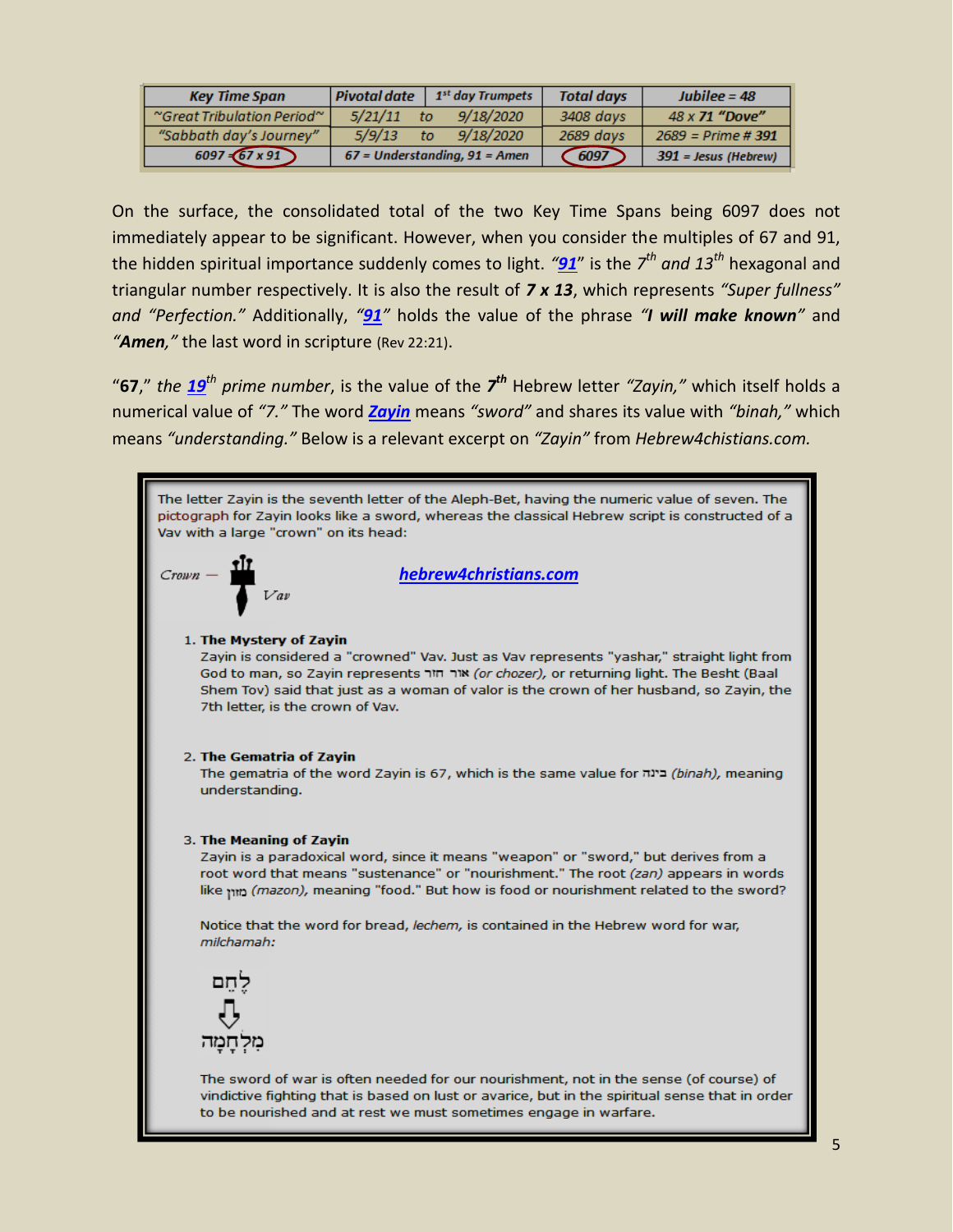Now that we understand *2019* as the beginning of the last year, we can appreciate *2020* as the end of the last year.

| Last Hebrew year           | 5780               |
|----------------------------|--------------------|
| End of Last Gregorian year | $+2020$            |
|                            | <i><b>7800</b></i> |
| $7800 = 26 \times 300$     |                    |

*[300](https://www.biblewheel.com/GR/GR_300.php) = "The Spirit of God," "My Fruit," [26](https://www.biblewheel.com/GR/GR_26.php) "The Lord," "Word" "And it shall come to pass"*

After Enoch walked with God for *300 years*, he was raptured up to heaven.

And Enoch lived sixty and five years, and begat Methuselah: **And Enoch walked with God after he begat Methuselah three hundred years**, and begat sons and daughters: And all the days of Enoch were three hundred sixty and five years: **And Enoch walked with God: and he [was] not; for God took him**. {Gen 5:21-24}

As noted, Rosh Hashanah will be *271 days* since the *Feast of Enoch 12/22/19*. *271* is the ordinal value for *"And the Spirit of God moved upon the face of the waters"* (Gen 1:2), which has a standard value of *[1369](https://www.biblewheel.com/GR/GR_1369.php). 1369 = 37 x 37.*

And the LORD spake unto Moses, saying, Speak unto the children of Israel, saying, In **the seventh month, in the first [day] of the month**, shall ye have a sabbath, **a memorial of blowing of trumpets**, an holy convocation. {Lev 23:23-24}

The Feast of Trumpets was observed as a memorial of blowing of trumpets. The most noted event of trumpets was on Mt. Sinai when God met with Moses to give the Ten Commandments.

And it came to pass on the third day in the morning, that there were thunders and lightnings, and a thick cloud upon the mount, **and the voice of the trumpet exceeding loud; so that all the people that [was] in the camp trembled.** And Moses brought forth the people out of the camp to meet with God; and they stood at the nether part of the mount. And mount Sinai was altogether on a smoke, because the LORD descended upon it in fire: and the smoke thereof ascended as the smoke of a furnace, and the whole mount quaked greatly. **And when the voice of the trumpet sounded long, and waxed louder and louder,** Moses spake, and God answered him by a voice. **And the LORD came down upon mount Sinai, on the top of the mount: and the LORD called Moses [up] to the top of the mount**; and Moses went up. {Exo 19:16-20}

The bible makes reference to bring the children of Israel out of Egypt well over 100 times in scripture. So important was this event, that it introduces the Ten Commandments (Exo [20:1-2\)](https://www.blueletterbible.org/tools/MultiVerse.cfm?s=008Ifv).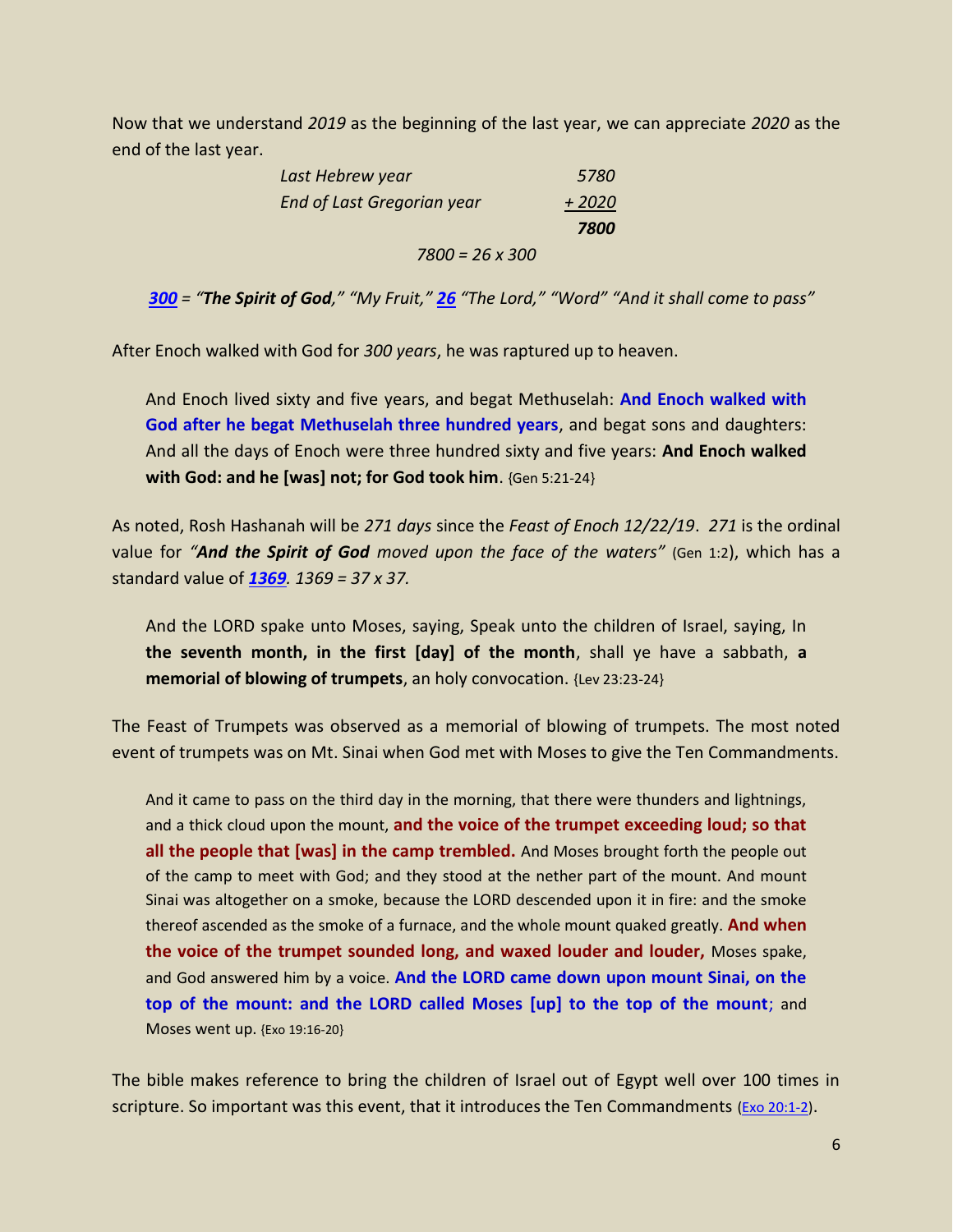

## *The Time for Trumpets*

*Immediately after the tribulation of those days shall the sun be darkened, and the moon shall not give her light, and the stars shall fall from heaven, and the powers of the heavens shall be shaken: And then shall appear the sign of the Son of man in heaven: and then shall all the tribes of the earth mourn, and they shall see the Son of man coming in the clouds of heaven with power and great glory. And he shall send his angels with a great sound of a trumpet, and they shall gather together his elect from the four winds, from one end of heaven to the other. {Mat 24:29-31}*

Rosh Hashanah 2020 will be the  $26<sup>th</sup>$  anniversary of the 1994 Jubilee year watch and global publishing of the 11013 BC creation calendar. "**[26](https://www.biblewheel.com/GR/GR_26.php)**" is the value for *"The LORD," "Word," "And it shall come to pass."* 

> *From 1 st day Trumpets 9/6/94 to Trumpets 9/18/20 are [9,509 days](https://www.timeanddate.com/date/durationresult.html?m1=09&d1=06&y1=1994&m2=9&d2=18&y2=2020) 9509 = 37 x [257](https://www.biblewheel.com/GR/GR_Database.php?Gem_Number=257&SearchByNum=Go) "Crown," 257 = Prime # 55 [55](https://www.biblewheel.com/GR/GR_55.php) = "Everything" "Walk"*

*2 nd day Trumpets 9/7/94* was *[2300 days](https://www.timeanddate.com/date/durationresult.html?m1=5&d1=22&y1=1988&m2=9&d2=07&y2=1994&ti=on)* from the *13,000th* anniversary of the world at *Pentecost 5/22/88* when the church age had ended. *"23 years"* later began the *Great Tribulation Period 5/21/11*. Time spans testing other key dates are listed below:

*From National Israel's rebirth 5/14/48 to Trumpets 9/18/20 are [26,425 days](https://www.timeanddate.com/date/durationresult.html?m1=05&d1=14&y1=1948&m2=09&d2=18&y2=2020)*

*26425 = 5 x 4 x 7 x [151](https://www.biblewheel.com/GR/GR_151.php) "The people of God," "Ingathering"*

*From Epic PI Day 3/14/15 to Trumpets 9/18/20 are [2015 days](https://www.timeanddate.com/date/durationresult.html?m1=03&d1=14&y1=2015&m2=9&d2=18&y2=2020)*

*2015 = 5 x [403](https://www.biblewheel.com/GR/GR_403.php) "And God called" Exo 3:14*

*From Great American Eclipse 8/21/17 to Trumpets 9/18/20 are [1124 days](https://www.timeanddate.com/date/durationresult.html?m1=08&d1=21&y1=2017&m2=9&d2=18&y2=2020)*

*[1124](https://www.biblewheel.com/GR/GR_Database.php?Gem_Number=1124&SearchByNum=Go) = "Last," "Prophecy"*

*From Epic Chai Sarah 11/11/17 to Trumpets 9/18/20 are [1043 days](https://www.timeanddate.com/date/durationresult.html?m1=11&d1=11&y1=2017&m2=9&d2=18&y2=2020&ti=on)*

*1,043 = 7 x [149](https://www.biblewheel.com/GR/GR_149.php) "King of Nations," "Spoken Word"*

*From ISON Thanksgivukkah 11/28/13 to Trumpets 9/18/20 are [2486 days](https://www.timeanddate.com/date/durationresult.html?m1=11&d1=28&y1=2013&m2=9&d2=18&y2=2020)*

*[2486](https://www.biblewheel.com/GR/GR_Database.php?bnum=1&cnum=8&vnum=8) = Genesis 8:8 (Noah sends forth the dove to check for dryland)*